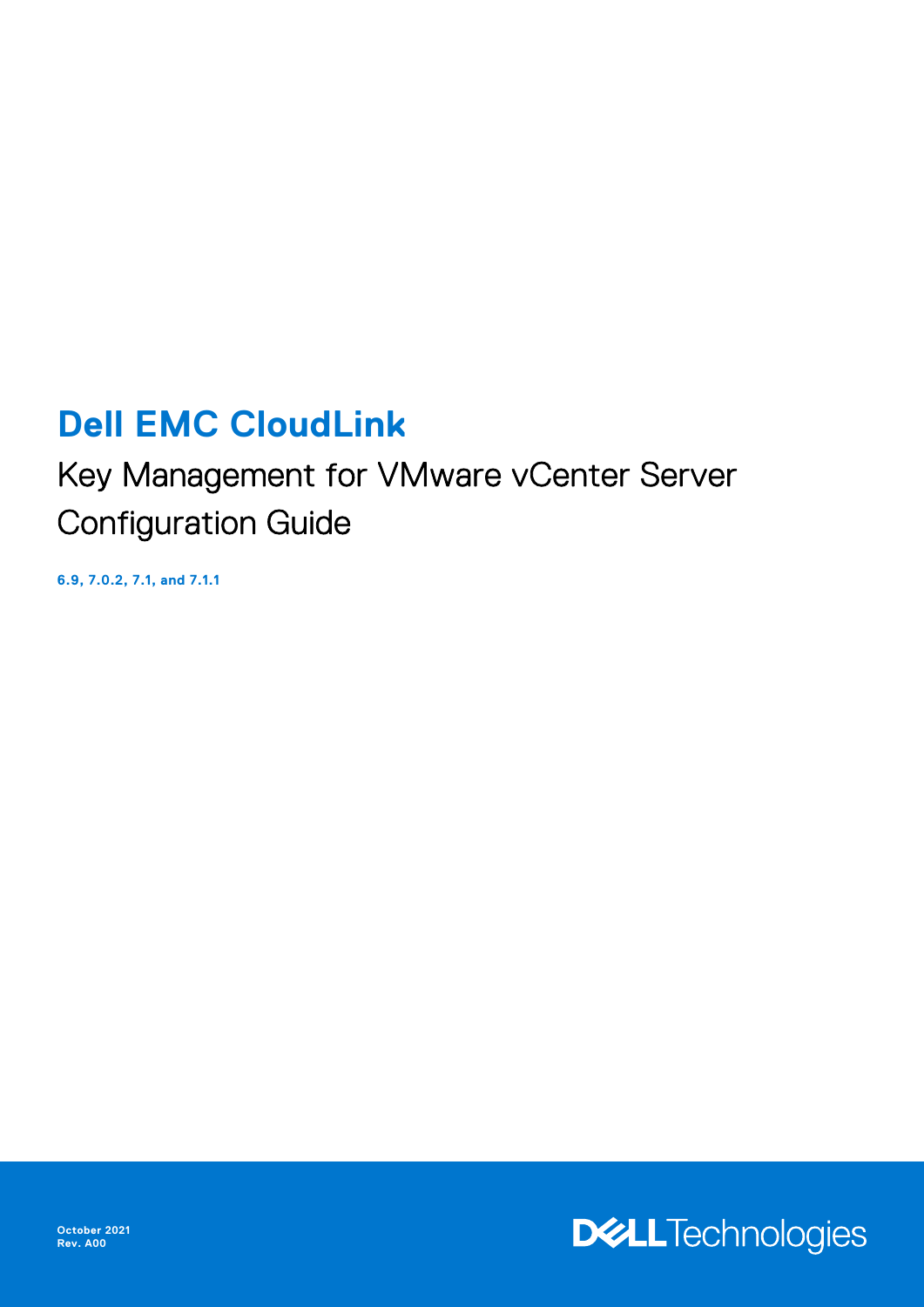### Notes, cautions, and warnings

**NOTE:** A NOTE indicates important information that helps you make better use of your product.

**CAUTION: A CAUTION indicates either potential damage to hardware or loss of data and tells you how to avoid the problem.**

**WARNING: A WARNING indicates a potential for property damage, personal injury, or death.**

© 2014 - 2021 Dell Inc. or its subsidiaries. All rights reserved. Dell, EMC, and other trademarks are trademarks of Dell Inc. or its subsidiaries. Other trademarks may be trademarks of their respective owners.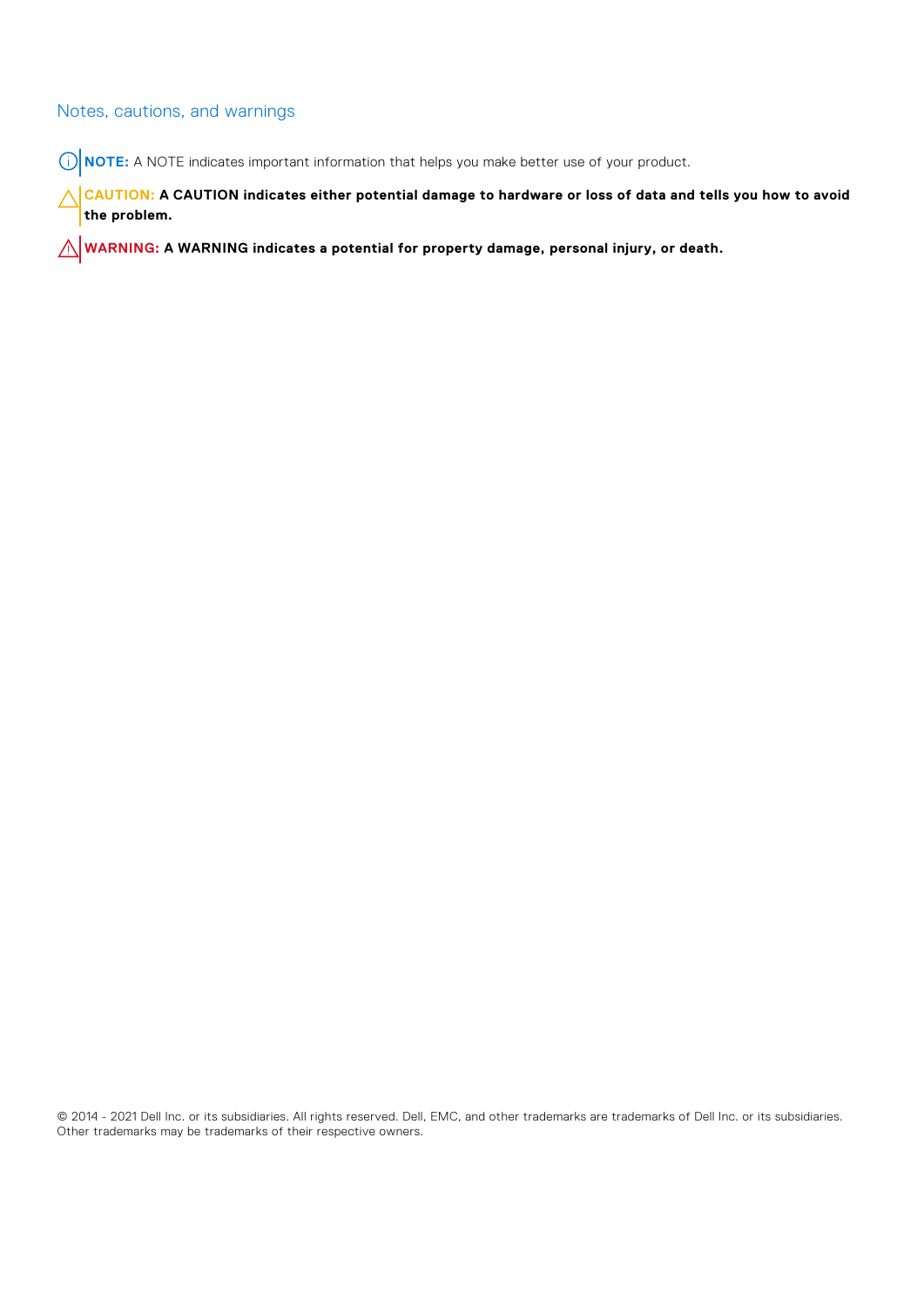# **Contents**

| Chapter 5: Configure the Key Management Server for CloudLink in VMware vSphere 7.0 8 |
|--------------------------------------------------------------------------------------|
|                                                                                      |
|                                                                                      |
|                                                                                      |
|                                                                                      |
|                                                                                      |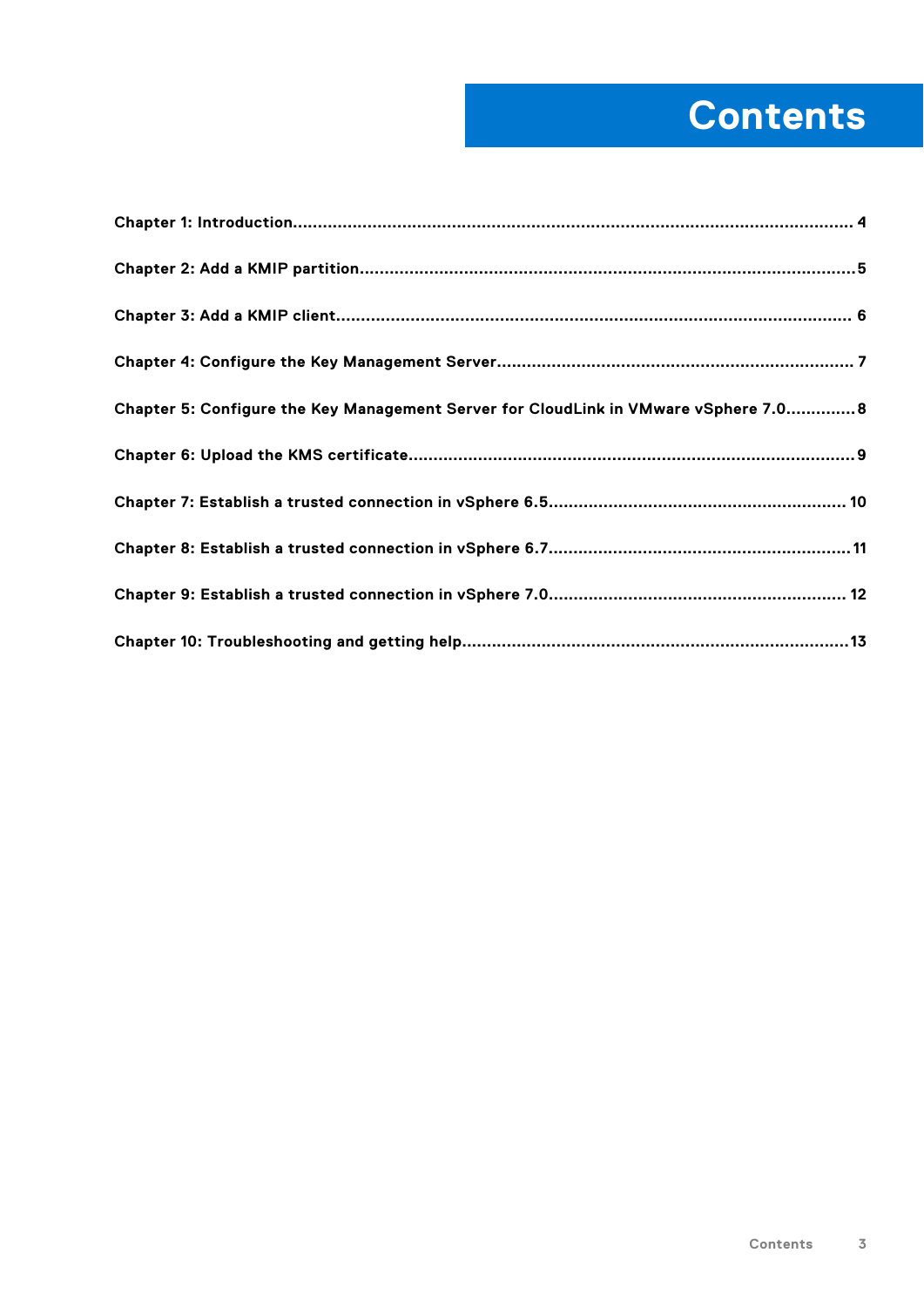### **Introduction**

**1**

<span id="page-3-0"></span>Dell EMC CloudLink versions 6.9, 7.0.2, 7.1, and 7.1.1 support the Key Management Interoperability Protocol (KMIP) to allow applications supporting that protocol to securely store keys and certificates. The applications, or KMIP clients, are given access to a single KMIP partition. A KMIP partition is a container for keys and certificates that are created by the client.

All objects within a partition are encrypted using a key that is saved to the keystore of a partition and are stored in the CloudLink Center database. The KMIP Server menu is only available in the CloudLink Center Contents pane after a KMIP license is uploaded.

Use the following procedures to create a trusted connection between CloudLink Center and a vCenter Server by adding a KMIP partition and a client.

**NOTE:** CloudLink versions 6.9, 7.0.2, 7.1, and 7.1.1 support KMIP 1.1 through 1.4.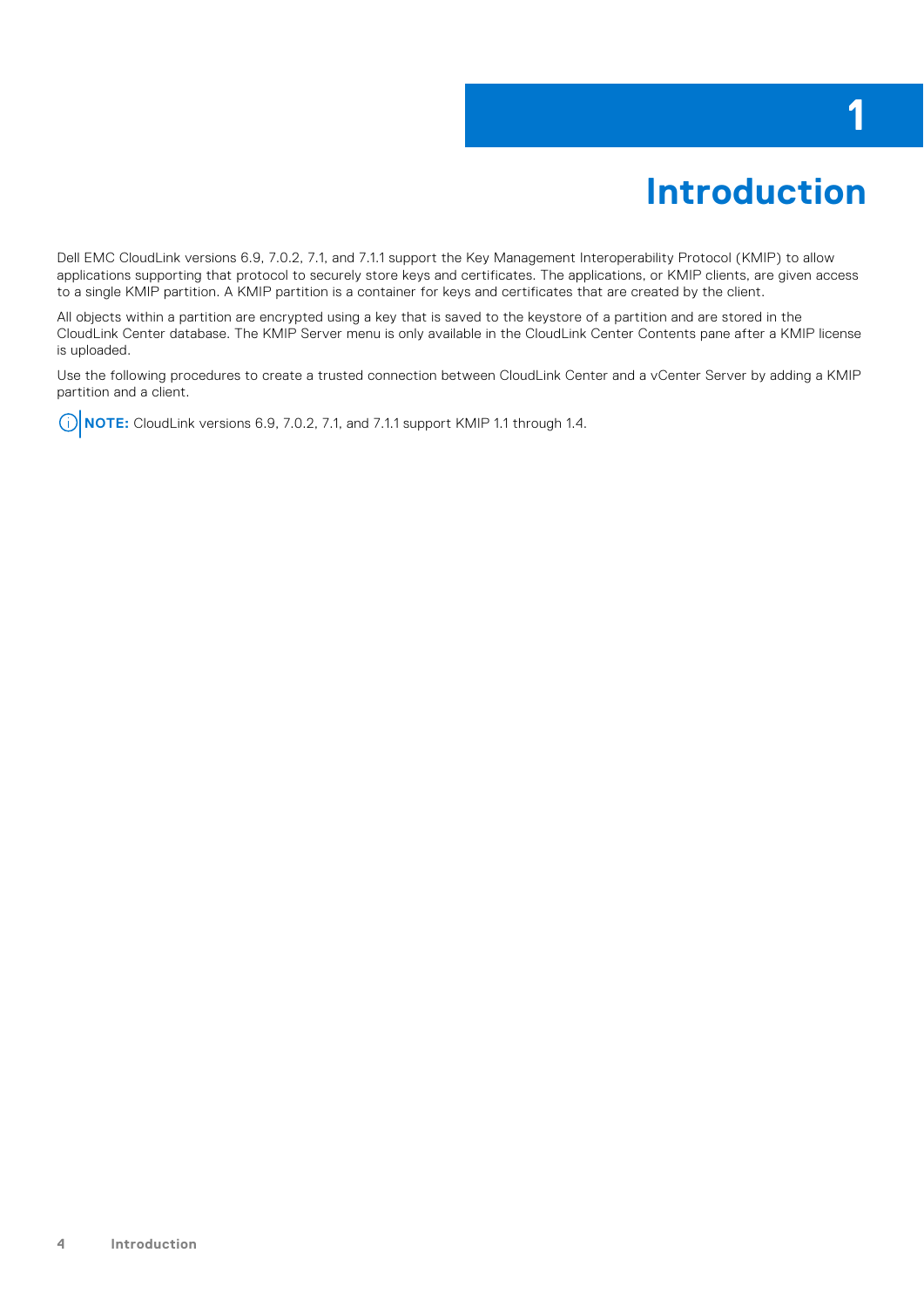# **Add a KMIP partition**

<span id="page-4-0"></span>Use this procedure to add a KMIP partition.

### **Steps**

- 1. Log in to CloudLink Center as an administrator with permission to configure KMIP partitions and clients.
- 2. Ensure that you have a valid KMIP license.
	- a. Click **System** > **License**.

b. Confirm that there is a valid KMIP license assigned.

Add a new KMIP partition to store keys and certificates separately from other KMIP clients.

- 3. Click **KMIP Server** > **Partitions**.
- 4. Click **Add**.
- 5. In the **Add New Partition** dialog box, enter the following values:
	- **Partition Name**—A name for the KMIP partition
	- **Description (optional)**—A brief description of the partition
	- **Keystore**—The keystore used to store the encryption key that encrypts the KMIP objects
	- **Key Caching**—You can choose to cache or not cache the KMIP partition protection key. Key caching stores the protection key locally in CloudLink Center.
	- **Managed By**—The names of the roles that administer this KMIP partition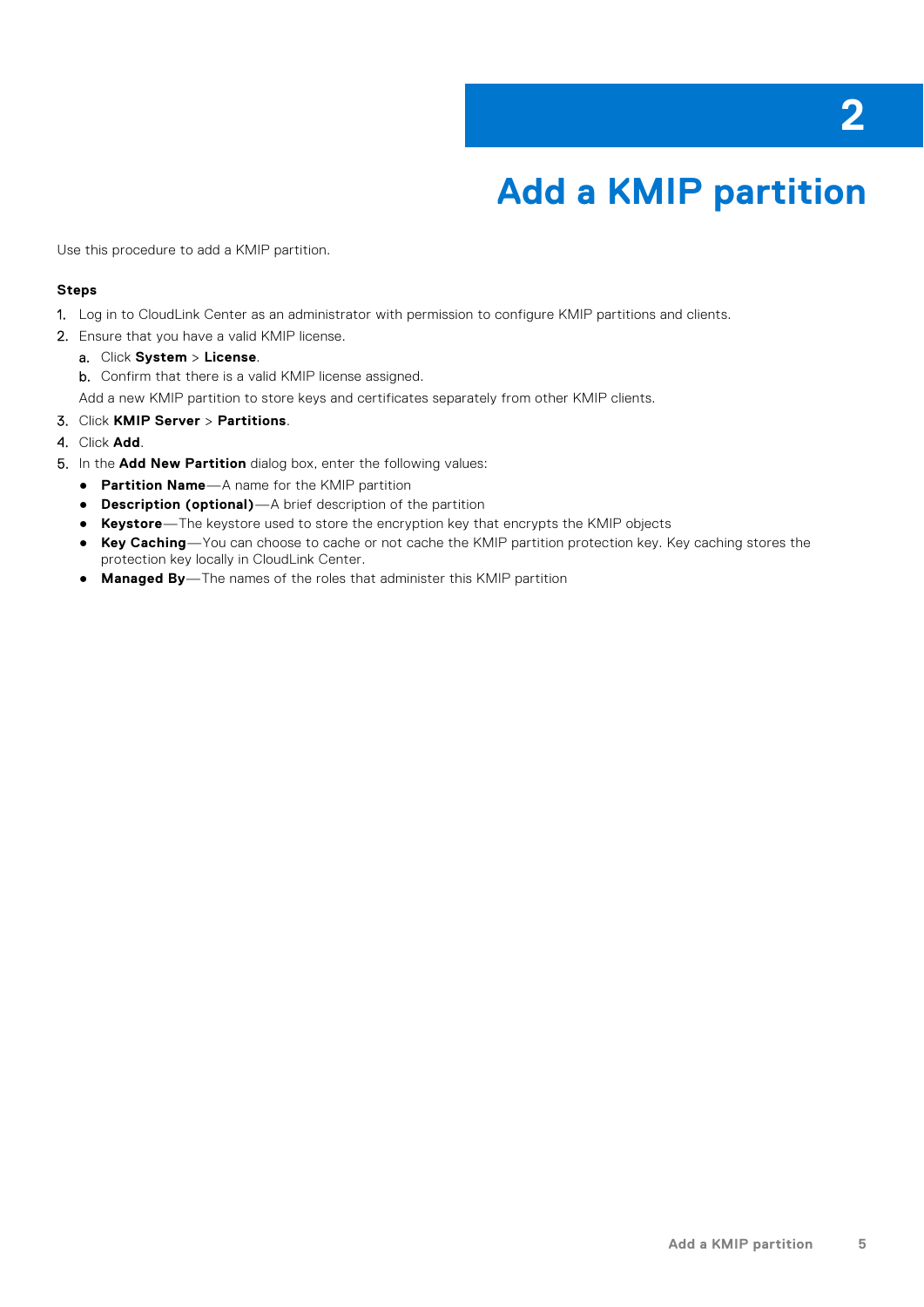# **Add a KMIP client**

<span id="page-5-0"></span>Use this procedure to add a KMIP client to allow vCenter Server to connect to and authenticate the connection with CloudLink Center.

### **Steps**

- 1. Log in to CloudLink Center.
- 2. Click **KMIP Server** > **Clients** > **Add**.
- 3. In the **Add New Client** dialog box, provide the following values:
	- **Username**—Username for client authentication from the KMIP client.
	- **Partition**—The KMIP partition created in [Add a KMIP partition](#page-4-0).
	- **Credential Type**—A username and password.
	- **Password**—Password for client authentication from the KMIP client.
	- **Certificate Format**—Use the default PEM certificate.
	- **Notes**—Enter the name of the application using the KMIP client.

### 4. Click **Add**

The required keys and certificates are automatically downloaded in a ZIP file.

5. Extract the files ca.pem, cert.pem, and key.pem to an accessible location.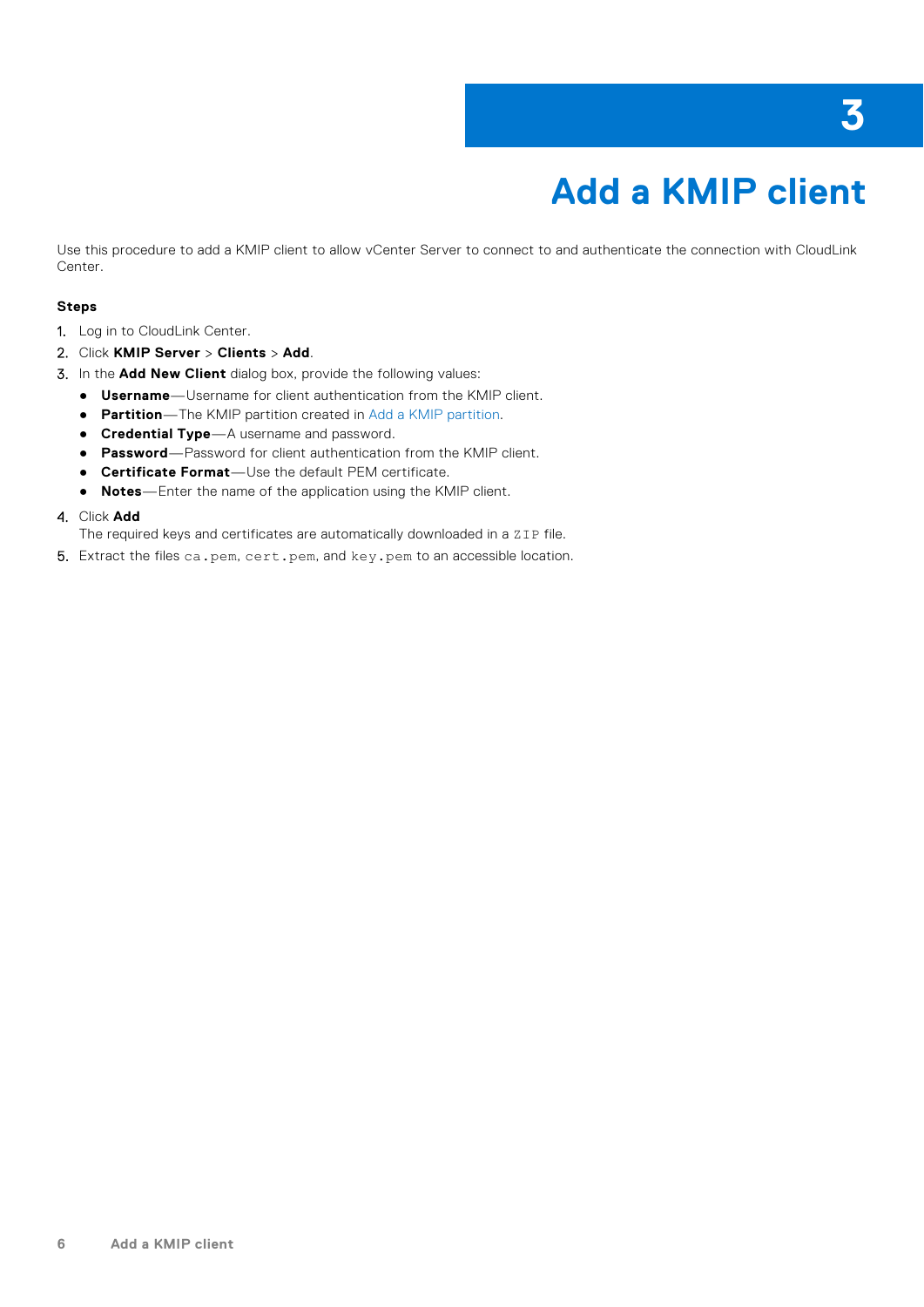# <span id="page-6-0"></span>**Configure the Key Management Server**

Use this procedure to configure CloudLink Center as the Key Management Server in vSphere Web Client.

#### **Steps**

- 1. Use the vSphere Web Client to log in to the vCenter Server.
- 2. Select the vCenter Server in the **Object Navigator**.
- 3. Select **Configure** > **Key Management Servers** in vSphere Web Client.
- 4. Click **Add KMS** > **Create a new cluster** and provide the following values:
	- **Cluster name**—A name for the cluster
	- **Server alias**—A name for the CloudLink Center instance
	- **Server address**—Address of the CloudLink Center instance
	- **Server port**—Enter **5696**
	- **Proxy Address**—Leave it blank
	- **Proxy Port**—Leave it blank
	- (Optional) **Username**—Enter the username added in [Add a KMIP client](#page-5-0)
	- (Optional) **Password**—Enter the password added in [Add a KMIP client](#page-5-0)

**4**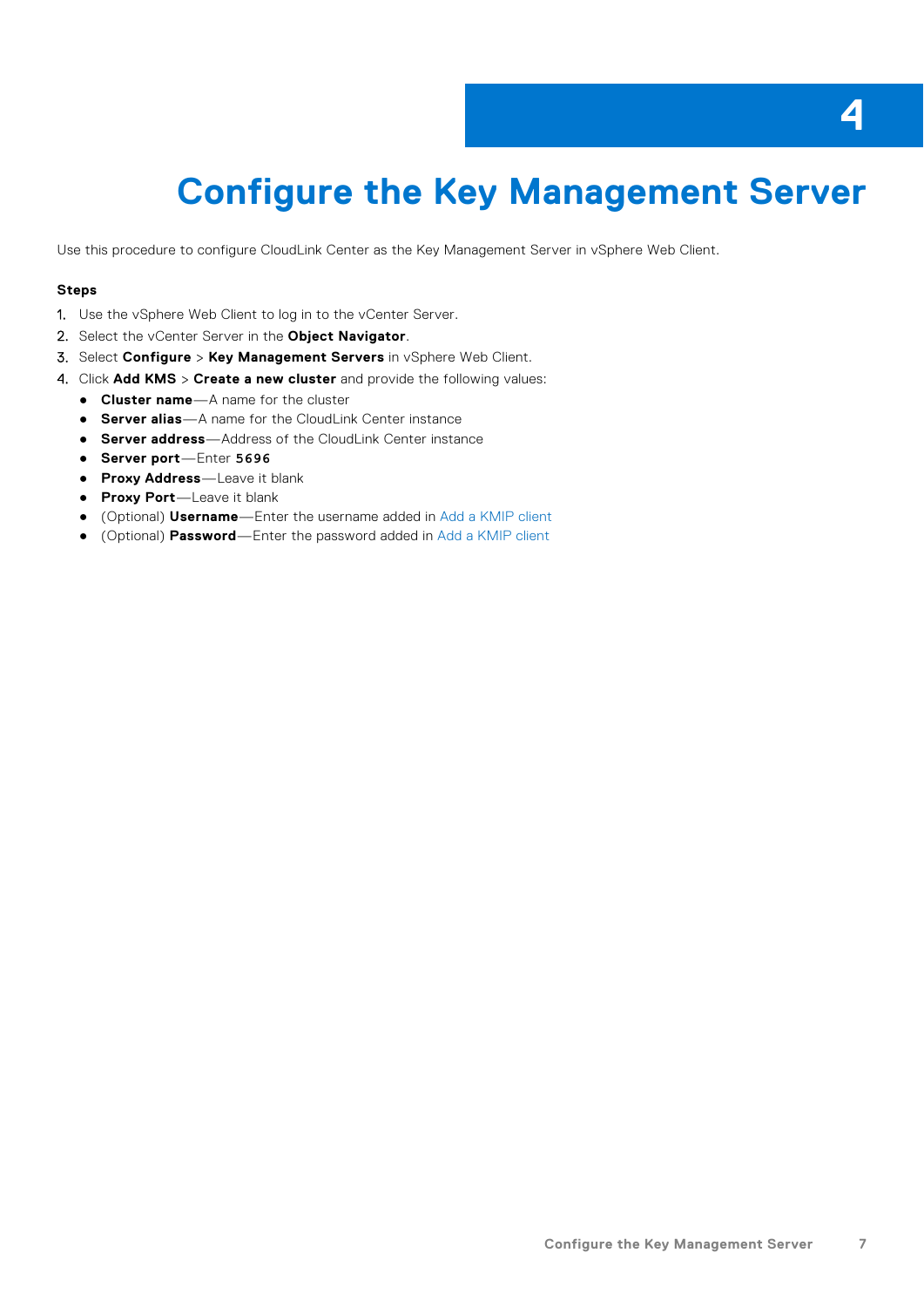### **5**

### <span id="page-7-0"></span>**Configure the Key Management Server for CloudLink in VMware vSphere 7.0**

Use this procedure to configure CloudLink Center as the Key Management Server in vSphere Web Client.

- 1. Use the vSphere Web Client to log in to the vCenter Server.
- 2. Select the vCenter Server in the **Object Navigator**.
- 3. Select **Configure** > **Key Providers** in vSphere Web Client.
- 4. Click **Add Standard Key Provider** and provide the following values:
	- **Name**—A name for the Key Provider
	- **KMS**—A name for the CloudLink Center instance
	- **Address**—Address of the CloudLink Center instance
	- **Server port**—Enter **5696**
	- **Proxy Address**—Leave it blank
	- **Proxy Port**—Leave it blank
	- (Optional) **Username**—Enter the username added in [Add a KMIP client](#page-5-0)
	- (Optional) **Password**—Enter the password added in [Add a KMIP client](#page-5-0)
- 5. Select the key provider you added.
- 6. Select the KMS from the **Provider <Key provider name> Key Management Servers** table, and then click **Establish Trust**.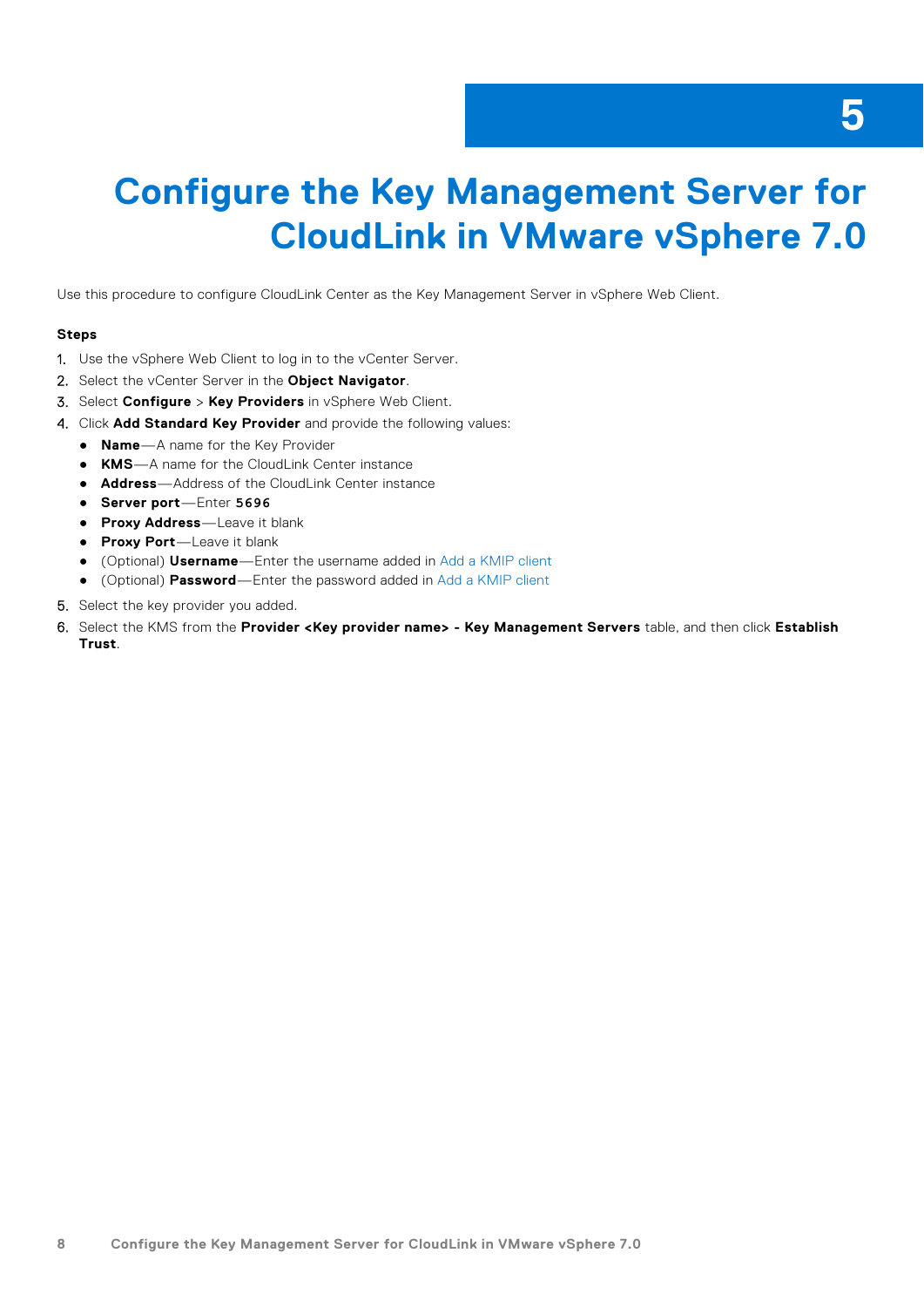### **6**

# **Upload the KMS certificate**

<span id="page-8-0"></span>Use this procedure to upload the KMS certificate to vSphere Web Client.

- 1. In **Key Management Servers**, select the KMS created in [Configure Key Management server](#page-6-0).
- 2. Click **All Actions** > **Upload KMS certificate**.
- 3. Click **Upload file** and select the ca.pem file.
- 4. Click **OK**.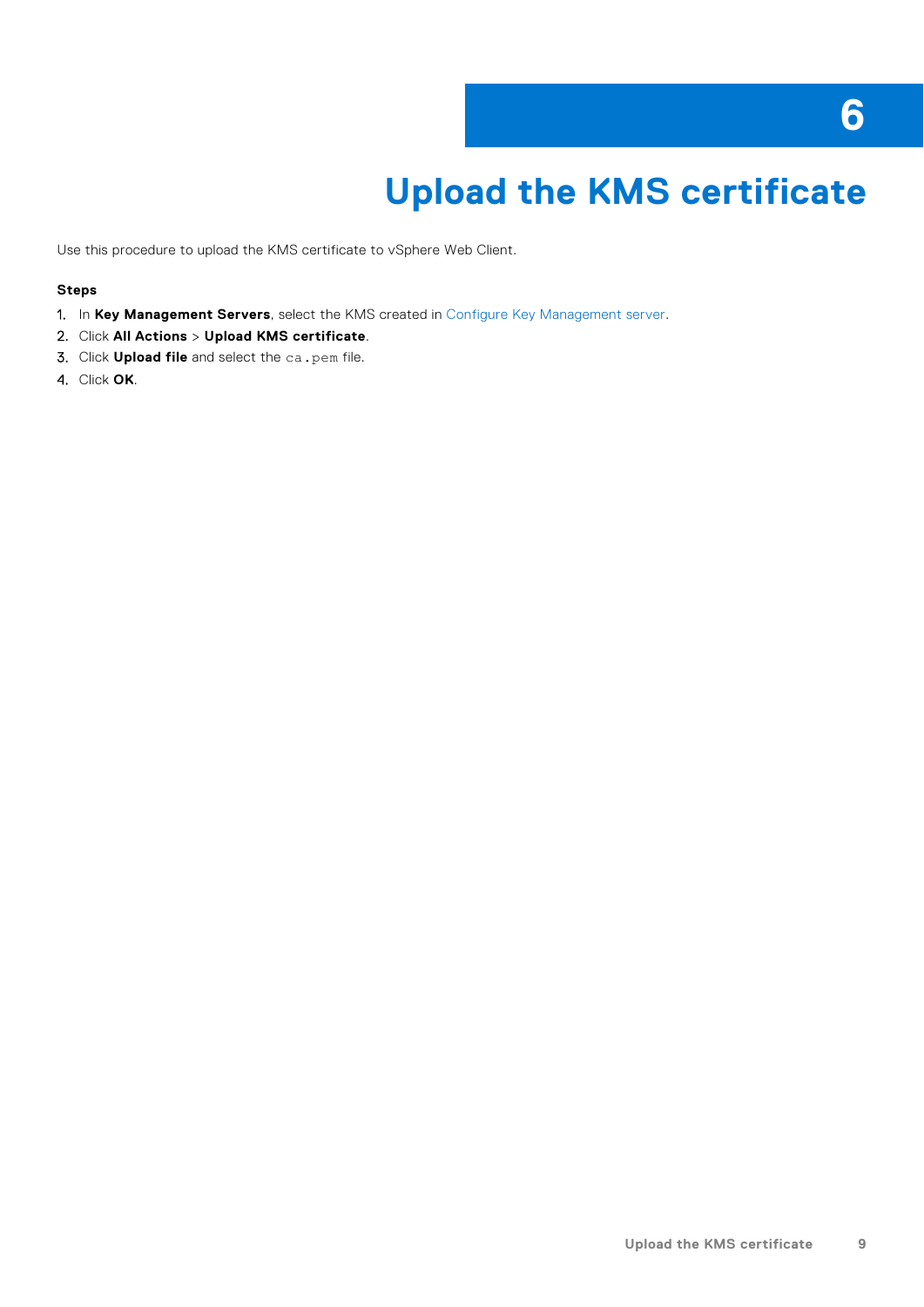## <span id="page-9-0"></span>**Establish a trusted connection in vSphere 6.5**

Use this procedure to establish a trusted connection between CloudLink Center and vSphere Server.

- 1. Click **Establish trust with KMS in Key Management Servers**.
- 2. Click **Upload certificate and private key**, and then click **OK**.
- 3. Click **KMS certificate** > **Upload file**, and then select the cert.pem file.
- 4. Click **Upload file** in the private key section and select the key.pem file, and then click **OK**. The Connection Status changes to **Normal**.
- 5. If you are using a CloudLink Center cluster, separately add each CloudLink Center server in the cluster to the KMS cluster. Repeat step 4, but select the KMS cluster you have already created.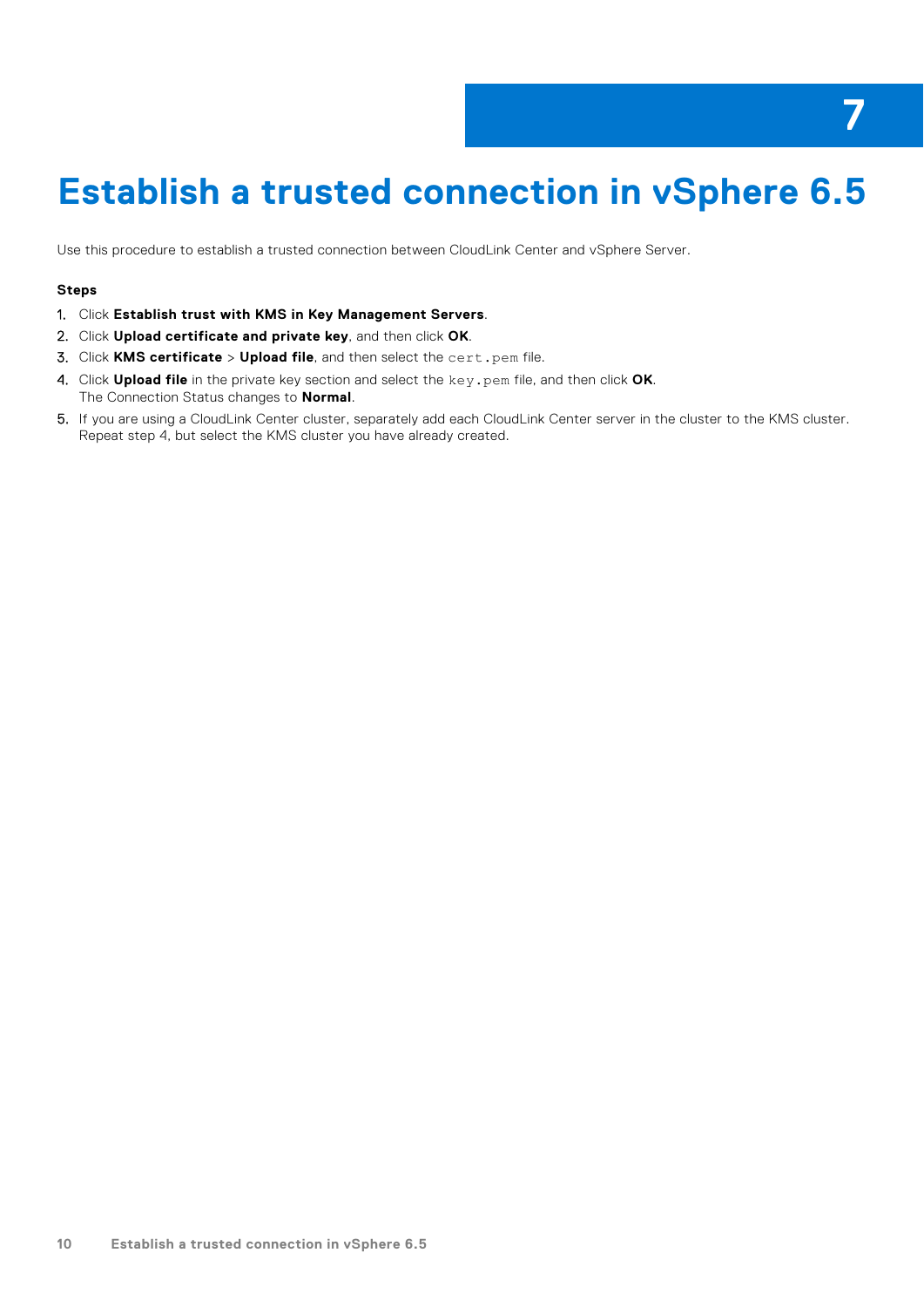# <span id="page-10-0"></span>**Establish a trusted connection in vSphere 6.7**

Use this procedure to establish a trusted connection between CloudLink Center and vSphere Server.

- 1. Click **Establish trust** > **Make KMS trust vCenter**.
- 2. Select **Upload certificate and private key**, and then click **OK**.
- 3. Select **Upload file** in the **KMS certificate** section and select the cert.pem file.
- 4. Select **Upload file** in the private key section and select the key.pem file, and then click **Establish Trust**. The Connection Status changes to **Normal**.
- 5. If you are using a CloudLink Center cluster, separately add each CloudLink Center server in the cluster to the KMS cluster. Repeat step 4, but select the KMS cluster you have already created.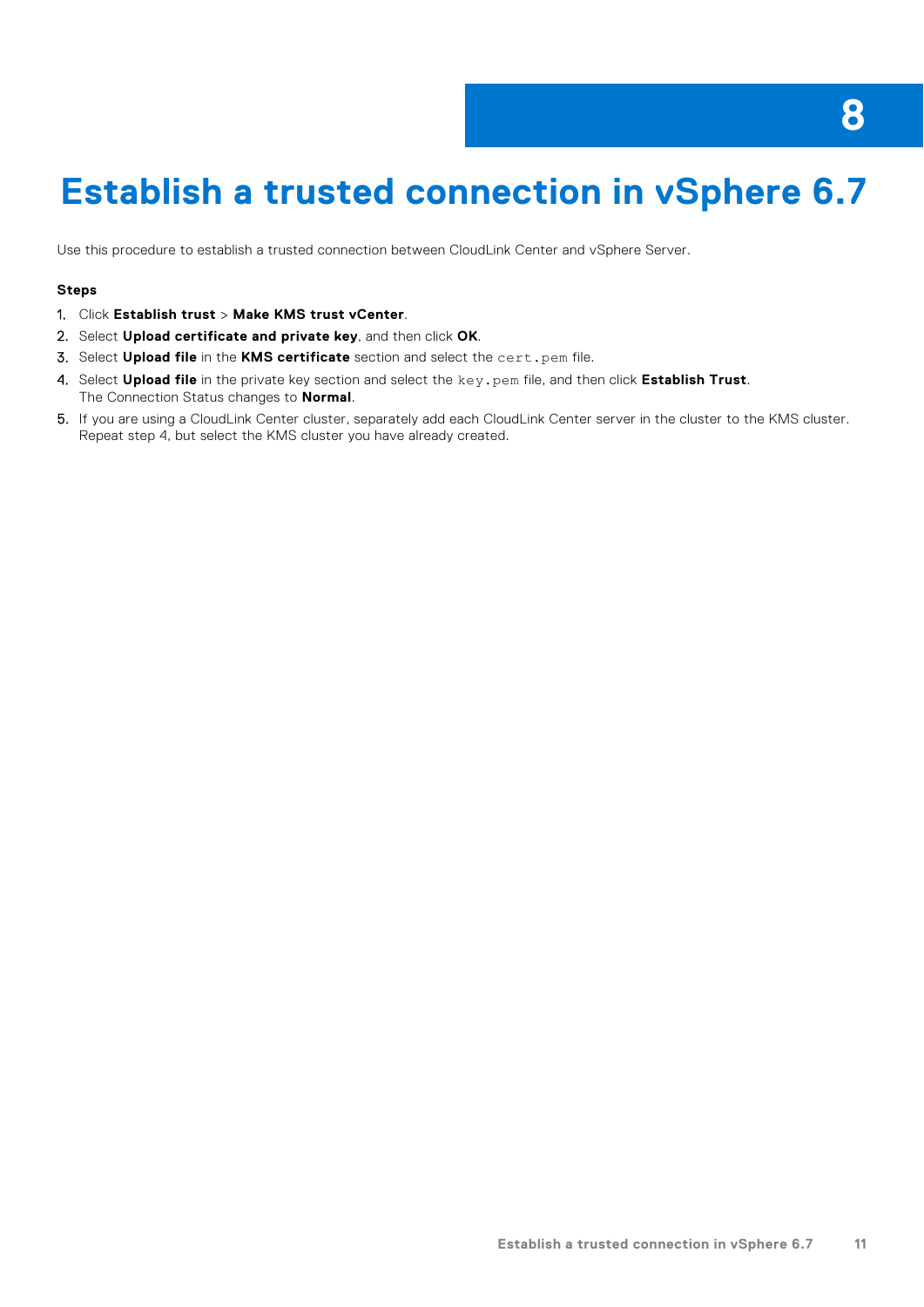# <span id="page-11-0"></span>**Establish a trusted connection in vSphere 7.0**

Use this procedure to establish a trusted connection between CloudLink Center and vSphere Server.

- 1. Click **Establish trust** > **Make KMS trust vCenter**.
- 2. Select **KMS certificate and private key**, and then click **Next**. The Upload KMS Credentials page is displayed.
- 3. In the **KMS Certificate** section, click **Upload file** to select the cert.pem file.
- 4. In the **KMS Private Key section** section, click **Upload file** to select the key.pem file, and then click **Establish Trust**. The Connection Status changes to **Normal**.
- 5. If you are using a CloudLink Center cluster, separately add each CloudLink Center server in the cluster to the KMS cluster. Repeat step 4, but select the KMS cluster you have already created.